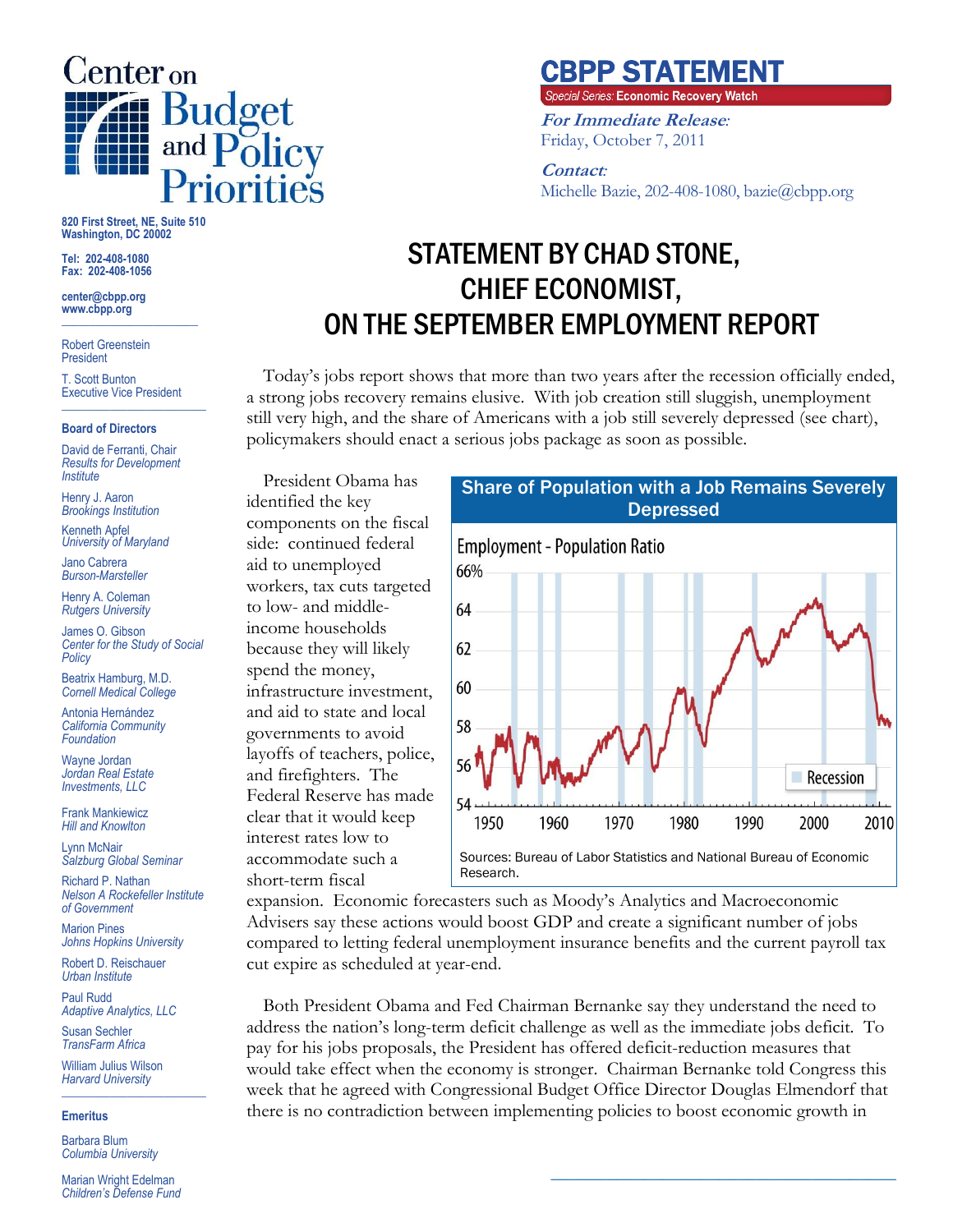the short term and policies to impose fiscal restraint several years from now. "You can do both," he said.

Today's jobs report puts a spotlight on unemployment insurance (UI). With long-term unemployment at unprecedented levels — 44.6 percent of jobless Americans (6.2 million people) have been looking for work for at least six months— and the labor market expected to remain weak for some time, it would be unprecedented and unconscionable for lawmakers to let expire the program that provides additional weeks of federal UI benefits to workers who exhaust their regular state benefits before they can find a job. The unemployment rate in September remained unchanged at 9.1 percent; unemployment was never higher than 7.2 percent before policymakers let any previous temporary federal UI program expire. While helping workers and their families endure very difficult economic circumstances, UI puts money into the hands of people who will spend it, boosting economic activity and job creation.

## About the September Jobs Report

Job growth was modest in September, and the labor market remains in a deep slump.

- Private and government payrolls combined rose by 103,000 jobs in September. Private employers added 137,000 jobs (in part reflecting the return to work of 45,000 striking telecommunications workers). The decline of 34,000 government jobs reflected a loss of 1,000 federal jobs, a gain of 2,000 state government jobs, and a loss of 35,000 local government jobs (24,000 of them in education).
- This is the 19<sup>th</sup> straight month of private-sector job creation, with payrolls growing by 2.6 million jobs (a pace of 136,000 jobs a month) since February 2010; total nonfarm employment (private plus government jobs) has grown by 2.1 million jobs over the same period, or 110,000 a month. Growth of 200,000 to 300,000 jobs a month or more is typical in strong economic recoveries, so the modest pace of just 96,000 jobs per month over the last six months is deeply disappointing.
- In September, despite 19 months of private-sector job growth, there were still 6.6 million fewer jobs on nonfarm payrolls than when the recession began in December 2007, and 6.3 million fewer jobs on private payrolls.
- The unemployment rate remained 9.1 percent in September, and the number of unemployed remained 14.0 million. The unemployment rate was 8.0 percent for whites (3.6 percentage points higher than at the start of the recession), 16.0 percent for African Americans (7.0 percentage points higher than at the start of the recession), and 11.3 percent for Hispanics or Latinos (5.0 percentage points higher than at the start of the recession).
- The recession and lack of job opportunities drove many people out of the labor force, and we have yet to see a sustained return to labor force participation (people aged 16 and over working or actively looking for work) that would mark a strong jobs recovery. One should not read too much into one month of data, but the labor force jumped by 423,000 in September and the number of people reporting they had a job jumped by 398,000. Over the last six months, however, labor force growth has averaged just 102,000 people per month, not even keeping up

**\_\_\_\_\_\_\_\_\_\_\_\_\_\_\_\_\_\_\_\_\_\_\_\_\_\_\_\_\_\_\_\_\_\_\_\_\_**